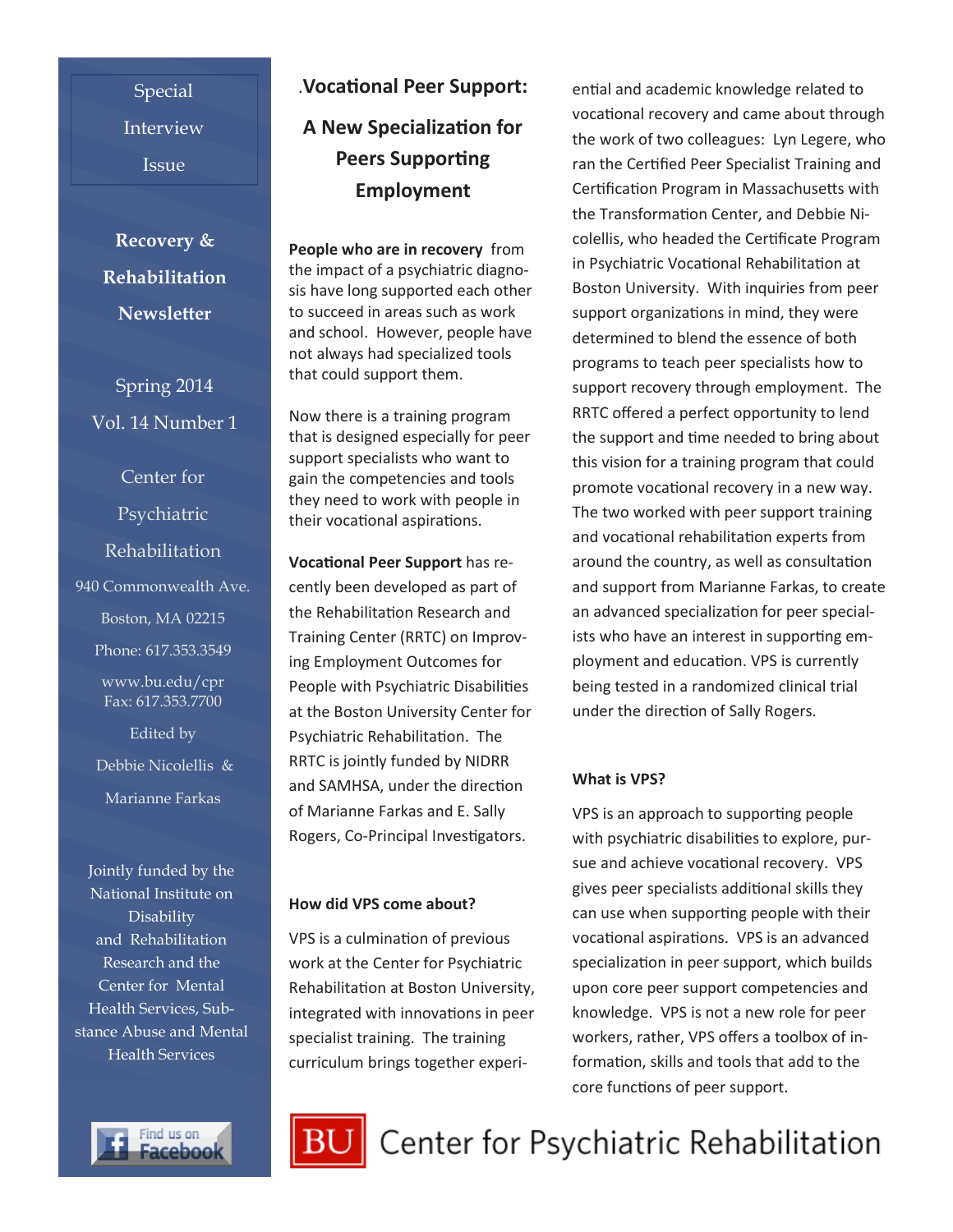#### **What is Vocational Recovery?**

Vocational Recovery is an individualized journey of claiming or reclaiming one's right and capacity to pursue, attain and achieve meaningful vocational paths. Vocational recovery is more than getting a job; it is

considering, going after, and sustaining, for as long as the person wants to or needs to, the vocational experiences that give meaning, purpose, and activity to one's life. VPS recognizes that "meaningful vocational experiences" can

mean different things to different people, and involves the full gamut of work and school experiences, including (but not limited to) learning about different career options, volunteering to gain experience, working at a variety of jobs, or getting a doctorate in a specialized field.

### **How does VPS differ from other employment support approaches?**

VPS is inspired by existing employment support approaches, but has some essential differences. VPS builds on the critical ingredients of CPS work, including modeling recovery, inspiring hope, and working from a place of mutuality. It also builds on the work of Karen Danley and Bill Anthony on Choose-Get-Keep (CGK), which has its foundations in Psychiatric Reha-

bilitation. Since the 1980's, CGK has helped to change the paradigm of the helper-driven approach (i.e. *Assessment-Placement -Follow Along)*, to a persondirected approach in which the person is supported to choose a preferred role and environment, get into the job or training program of choice, and to keep it for as long as it is needed or wanted.

VPS brings together the best of both peer support and psychiatric rehabilitation approaches to support



**How is a peer specialist who provides VPS different from an employment special-**

**ist?**

It is important that peer workers using VPS remain in their roles as peer specialists. Peer specialists (also sometimes referred to as Recovery Coaches) do not guide, direct, or

"motivate" people to seek work. In VPS, the emphasis is not on "helping", but rather on mutual support, i.e., on people supporting each other in their vocational recovery. It is essential to VPS that peer workers inspire hope for vocational recovery through the sharing of Vocational Recovery Stories and through supporting people as they consider, choose, get, and keep work and school. In addition, basic peer support practices such as "being a listening ear" and "accompanying" enhance success in accessing and reaping the benefits of employment support systems. By increasing people's capacity and confidence through information, experience, and resources related to work, and by working from a mutual peer perspective, peer workers using VPS provide a new kind of employment service.

#### **How do people get trained in VPS?**

A 10-module training program has been piloted and tested in several states across the U.S. The training blends both in-person and distance training modalities, with ongoing support functions built in. The inperson training focuses on competency-building, with large and small group discussions, in-class exercises that concentrate on developing

awareness and skill, and orientation to the VPS Toolkit, which is designed to support everyday practice. Participants are asked to complete assignments between



**Vocational recovery is more than getting a job; it is considering, going after, and sustaining, for as long as the person wants to or needs to, the vocational experiences that give meaning, purpose, and activity to one's life.**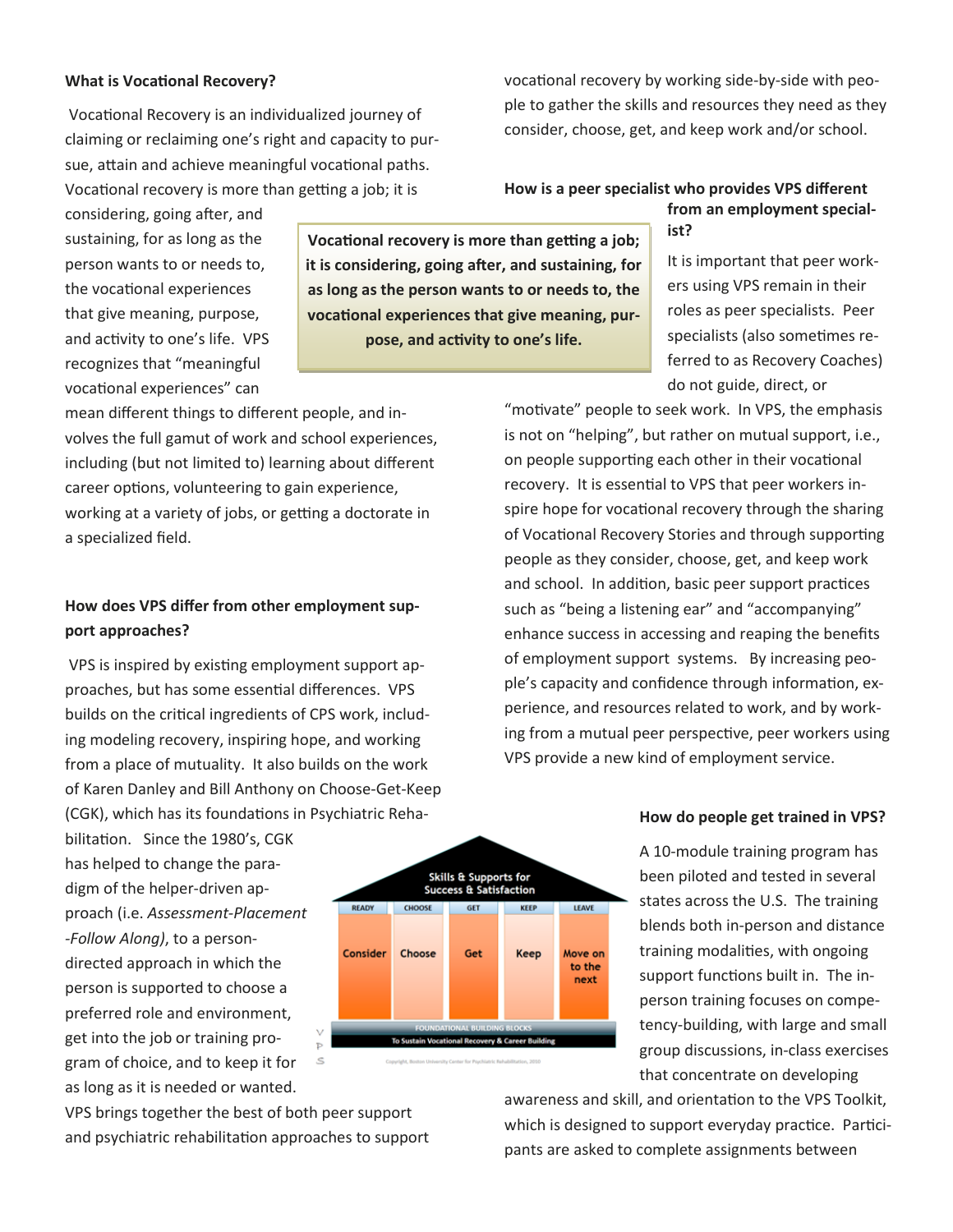training sessions, with the intent of fostering community connections and practicing new skills. Distance learning components include conference calls and individualized mentoring, to support ongoing work trainees are doing at their workplaces. Class size is kept low to foster engagement in a participatory learning environment whenever possible.

#### **Who is VPS training for?**

The curriculum is designed for peer specialists who have been trained in the essentials of peer support, and who are already working in the field. Without this conceptual and practical background, peers may struggle to apply the knowledge and skills gained in VPS training. There are elements for supervisors as well, and it is recommended that supervisors of peer specialists using this approach also participate.

#### **What are the pre-requisites for VPS training?**

VPS adds skills and tools, so it is essential that peer specialists be well-versed in general peer practice. Peer specialists are most successful in becoming competent in VPS if they are already adept at peer support skills such as: modeling recovery, telling their own recovery story, providing mutual support, and being "in but not of" the system.

#### **What is included in VPS training?**

The training is arranged in individual modules of ½ day to 1 day each. The entire course is designed to be 5-6 days in length, and to involve both informational and competency-building components. Some of the key modules are listed here:

Partnering for Vocational Recovery Building Motivational Foundations Supporting Choice in Work and School Scaffolding Getting into Preferred Environments Keeping Jobs and School Social Security Work Incentives (optional  $6<sup>th</sup>$  day)

Trainees receive training materials, a practical Toolkit for everyday use, and ongoing support from trainers. A VPS Train the Trainer curriculum has been piloted, and an Implementation Kit for programs and supervisors is in development at this writing.

## **Who can be contacted for more information about VPS training?**

Dr. Marianne Farkas, Director of Training, may be contacted at mfarkas@bu.edu, or 617/353-3549.

Debbie Nicolellis, VPS training developer, can be contacted at debbien@bu.edu.

#### *References*

*Anthony, W., Cohen, M., Farkas, M., & Gagne, C. (2002). Psychiatric Rehabilitation. Center for Psychiatric Rehabilitation: Boston University. Boston, MA.*

- *Appalachian Consulting Group (2006). Certified Peer Specialist Training Course. Modified with permission by the Transformation Center, 2008, 2010.*
- *Center for Psychiatric Rehabilitation (2003). Psychiatric Vocational Rehabilitation: A training curriculum. Unpublished curriculum. Boston, MA: Boston University Center for Psychiatric Rehabilitation.*
- *Danley, K.S. & Anthony, W.A. (1987). The choose-getkeep model: Serving severely psychiatrically disabled people. American Rehabilitation, 13 (4), 6-9, 27-29.*
- *Nicolellis, D., & Legere, L. (in preparation). Vocational peer support: Training for peer specialists to support the vocational aspirations of people with psychiatric disabilities. Manuscript in preparation. Center for Psychiatric Rehabilitation, Boston University, Boston, MA.*
- *Rogers, E.S., Anthony, W.A., & Farkas, M.A. (2006). The Choose-Get-Keep Model of Psychiatric*